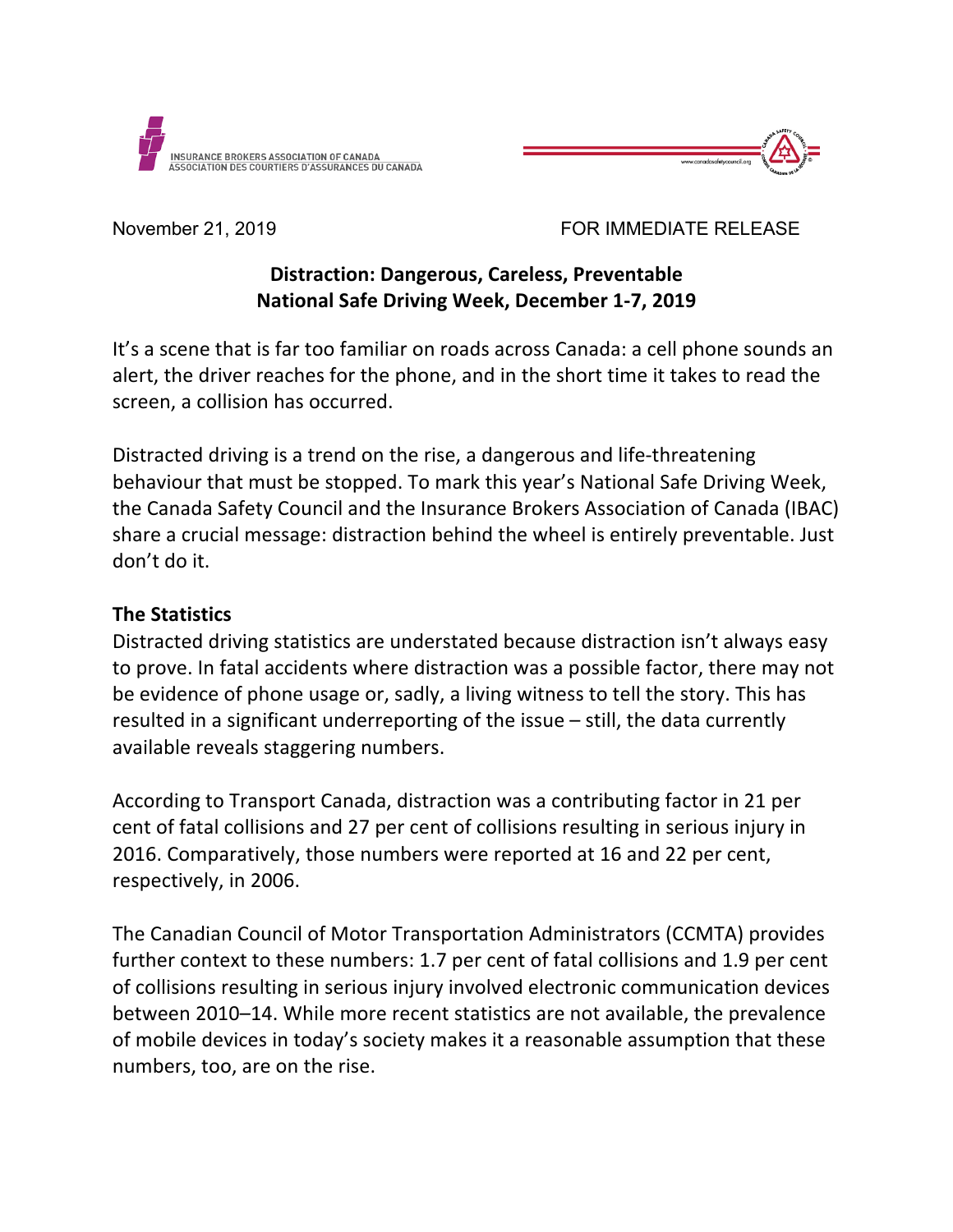And if you're fortunate enough to avoid injury or fatality, you'll still be subject to fines and potentially demerit points depending on your province. Refer to [this](https://www.caa.ca/distracted-driving/distracted-driving-laws-in-canada/)  [chart](https://www.caa.ca/distracted-driving/distracted-driving-laws-in-canada/) by the Canadian Automobile Association for a detailed breakdown.

To further compound the financial costs, your auto insurance premiums could sharply increase if you're found to have been operating a vehicle while distracted.

"Insurance is all about risk, and distracted driving is an extremely risky behavior," said Peter Braid, Chief Executive Officer of IBAC. "That's why insurance brokers are partnering with the Canada Safety Council to raise awareness of the danger and encourage drivers to keep their eyes on the road. The stakes are high – death, injury, property damage, fines and rising insurance premiums. Whatever the distraction, it's not worth the risk."

### **The challenge**

The challenge in addressing this issue is cognitive dissonance and, where distracted driving is concerned, willingly engaging in behaviours that are known to contribute to the likelihood of collisions. Studies in provinces across Canada have borne out the same result: a majority of drivers understand that distracted driving is dangerous and illegal; yet, the same respondents report using their devices behind the wheel anyway.

"Personal accountability is a major component of society's role in reducing distracted driving deaths," said Gareth Jones, president of the Canada Safety Council. "If you're in the majority of road users who understand the risks, you owe it to your family and to fellow road users to put the phone away and otherwise minimize distractions. It's a choice that each of us has completely within our control. Building a culture of safe driving happens one person and one decision at a time, so let's choose well."

#### **Other types of distraction**

While the topic of distracted driving is often discussed in the context of texting and calling behind the wheel, other forms of distraction exist and can also be harmful. Distracted driving is characterized as any action that removes your focus from the road. This can include eating, adjusting music, heat or GPS, applying makeup and interacting with passengers in the vehicle.